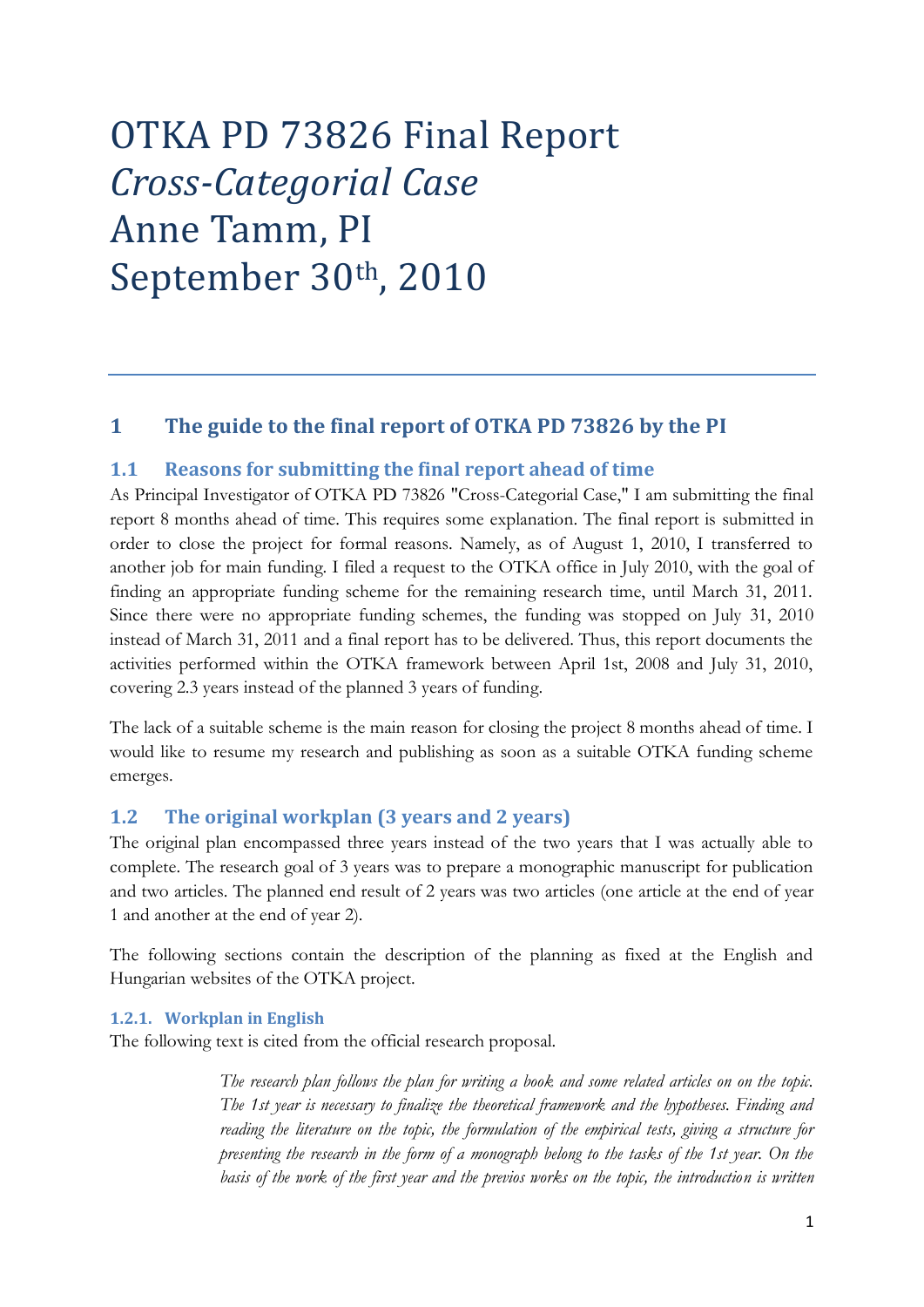*up. Some findings of the first year are published in one article as well. In the second year, the empirical material is acquired, tested and systematized according to the structure of the book. The hypotheses are checked against the data. Some findings of the second year are published in one article as well. In the third year, the material is prepared for publication.*

Source: <https://www.otka-palyazat.hu/?menuid=226\_2>

#### <span id="page-1-0"></span>**1.2.2. Workplan in Hungarian**

The following text is cited from the official research proposal.

*1. év. Ekkor zajlik az elméleti keret és a hipotézisek kidolgozása, a vonatkozó irodalom beható tanulmányozása, az empirikus tesztek kidolgozása, egy monográfia szerkezetének kialakítása és kidolgozása. Korábbi munkáim és az első év eredményeinek alapján elkészül az elméleti keretre vonatkozó bevezető könyvrész. Előzetes tanulmányokból elkészül az első publikálandó cikk. 2. év. A második lépcsőben elvégzem az empirikus anyag beszerzését, tesztelését és rendezését, a hipotézisek ellenőrzését, a könyv szerkezetének véglegesítését. Elkészül a második publikáció. 3. év. Az utolsó szakaszban történik a monográfia megírása és a publikálás előkészítése.*

Source: <https://www.otka-palyazat.hu/?menuid=226>

## <span id="page-1-1"></span>**1.3 The results and the guide to the report on the results**

The goals of writing two articles and preparing a monographic manuscript for publication were obtained ahead of the expiration date of the grant in March 31, 2011 and the actual closing of the project (compare Section 1.2 to Section 4 of this report). As an unplanned major achievement, the monographic manuscript was accepted for publication in a good journal (*Linguistics*) as a longer article (ca. 90 pages, see Section 4.4). In addition to the planned two articles, three articles were published. Three more articles are accepted (in addition to the manuscript in *Linguistics,* see Section 4.1, 4.2, and 4.4)). I also published a book with OTKA mention (Section 4.3). The comparison of the results planned for 2, 3 years and the results obtained in 2.3 years by the end of the funding by OTKA is found in Table 1.

| Plan for 3 years                            | Plan for 2 years | Accomplished in 2.3 years for OTKA                                                                                                   |  |  |
|---------------------------------------------|------------------|--------------------------------------------------------------------------------------------------------------------------------------|--|--|
| two published                               | two published    | four published articles                                                                                                              |  |  |
| articles                                    | articles         | two accepted articles                                                                                                                |  |  |
| preparing<br>a<br>monographic<br>manuscript |                  | the monographic manuscript prepared<br>$\bullet$<br>and accepted for publishing as a major<br>paper in a journal<br>a published book |  |  |

Table 1. The results planned for 2, 3 years and the results obtained in 2.3 years.

Changes were made in the original organization of the workplan. The following substantial problem in my project might also be helpful and useful for any other researchers who promise results but do not get the necessary means for accomplishing them and, therefore, either quit or undergo substantial delay in obtaining the intended results. For a general linguist with a rather unique profile in this country, being part of the international feedback system was a crucial part of being able to accomplish the following tasks with the intended quality: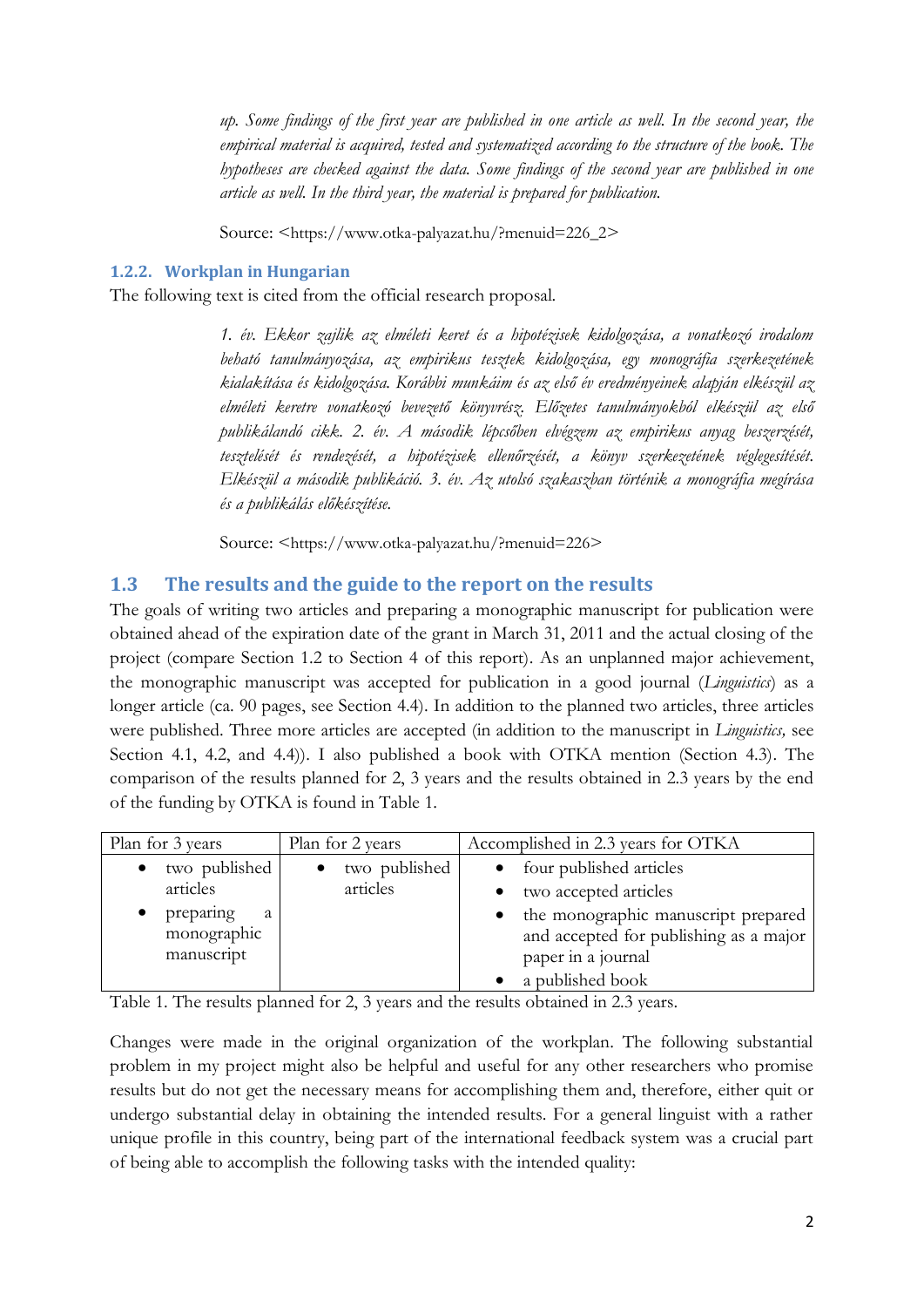*The 1st year is necessary to finalize the theoretical framework and the hypotheses. Finding and reading the literature on the topic, the formulation of the empirical tests. In the second year, the empirical material is acquired, tested and systematized.*

Accomplishing these tasks promised for OTKA posed a substantial challenge for me, because, unfortunately, the OTKA grant did not provide any travel grant and I was unable to win the travel grant competition at the Linguistic Institute either. I did not learn of other possibilities for funding in Hungary. The following is not an applicable strategy for all scientists with the same problem, but I was successful in trying to overcome the predicament by showing additional initiative and trying to be active internationally. I accepted the offers of giving talks at international conferences and PhD schools, my abstract was accepted for peer-reviewed conferences, and I was fortunate to be offered funding by kind colleagues, or I could apply for funding elsewhere. Therefore, I was able to ensure the intended quality promised to OTKA despite the unexpected lack of means. The total of the presentations related to my research was 25 (Section 5).

Related to solving the problem mentioned above, I was more active than planned in the services to the international scientific community (Section 6). I co-organized 14 workshops or symposia (Section 6.1), and I was successfully involved in organizing the publication of the edited peerreviewed proceedings of 9 of these events (Section 6.2). I maintain several websites on the topics of my research and academic service. I reviewed and advised for committees, major international journals and large-scale, long-term projects for larger research teams and networks (Section 6.3, 6.4, 6.5). I integrated the results of my research in higher education in Hungary and outside (Section 6.6).

The table of contents is inserted after Section 1 for those who are interested in the details. The topic of my research is stated for a general Hungarian academic readership in Section 2. Section 3 comprises an overview in English and is more specific, rather intended for linguists working across languages and frameworks. For more theory and language specific details, please check the manuscripts provided at the websites indicated at each publication in Section 4.

# <span id="page-2-0"></span>**1.4 A word of thanks**

Hereby I would like to thank the host institute, the Research Institute of Linguistics, Hungarian Academy of Sciences, and the funding institution, OTKA, the Hungarian Scientific Research Fund. Their grant has enabled me not only to get significant results in my research topic, crosscategorial case, but also to become an internationally active independent scholar with expertise on many theories, methods, and fields in Linguistics and on several languages and phenomena. In particular, I was able to expand my research to Sign Linguistics, typology, and bilingualism. Last but not least, there is a human dimension: the grant allowed me to stay with my family.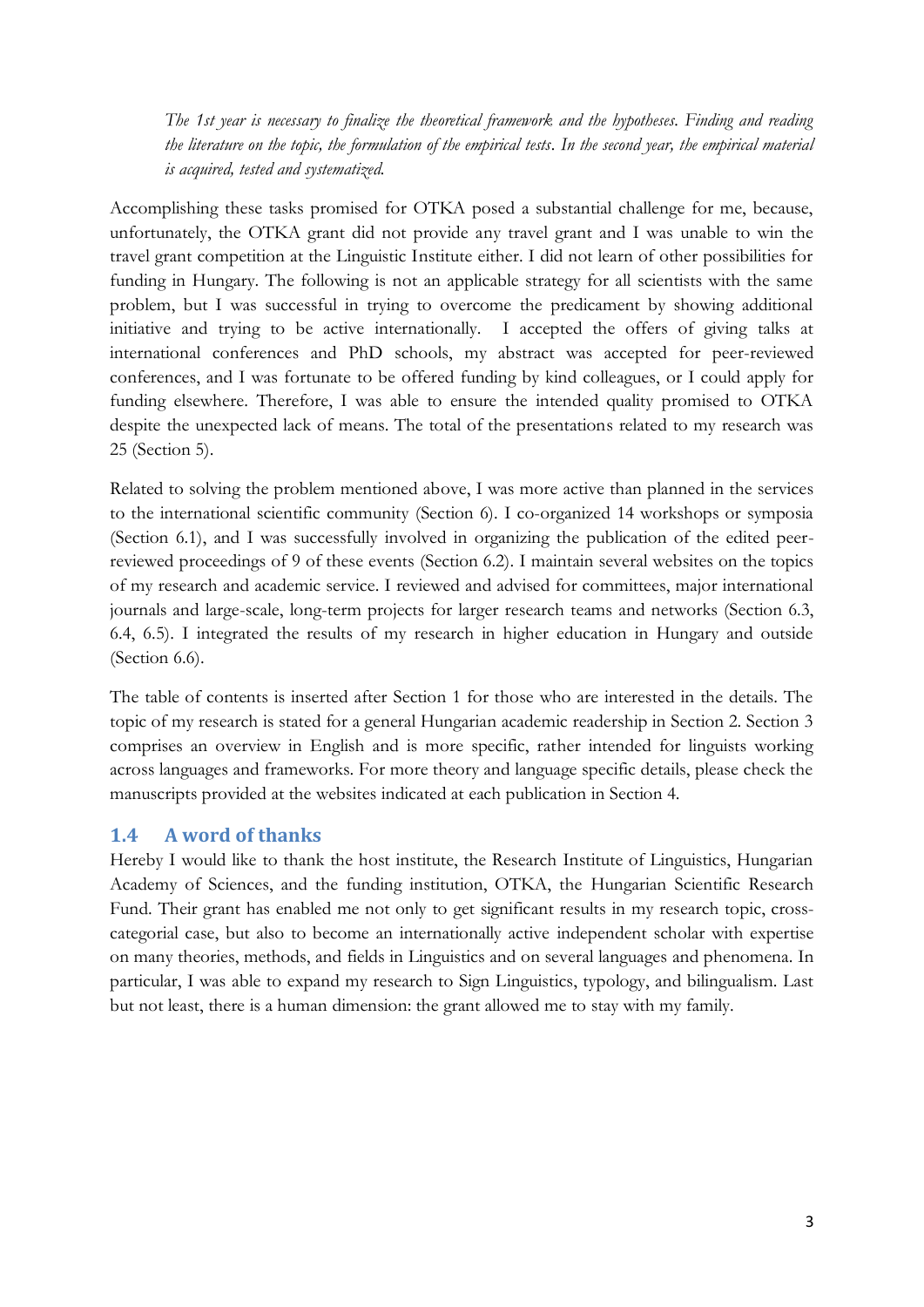# <span id="page-3-0"></span>**Table of contents**

| $\overline{2}$ |        |                                                                                     |  |
|----------------|--------|-------------------------------------------------------------------------------------|--|
| 3              |        |                                                                                     |  |
|                | 3.1    |                                                                                     |  |
|                | 3.2    | Cross-categorial case in the categories of tense, aspect, modality, and negation  8 |  |
|                | 3.3    |                                                                                     |  |
|                | 3.4    | New evidence from less researched languages: regular parallels in time and space 9  |  |
|                | 2.5    |                                                                                     |  |
|                | 3.5.1  |                                                                                     |  |
|                | 3.5.2  |                                                                                     |  |
|                | 3.6    |                                                                                     |  |
| $\overline{4}$ |        |                                                                                     |  |
|                | 4.1    |                                                                                     |  |
|                | 4.2    |                                                                                     |  |
|                | 4.3    |                                                                                     |  |
|                | 4.4    |                                                                                     |  |
| 5              |        |                                                                                     |  |
| 6              |        |                                                                                     |  |
|                | 6.1    |                                                                                     |  |
|                | $\Box$ |                                                                                     |  |
|                |        |                                                                                     |  |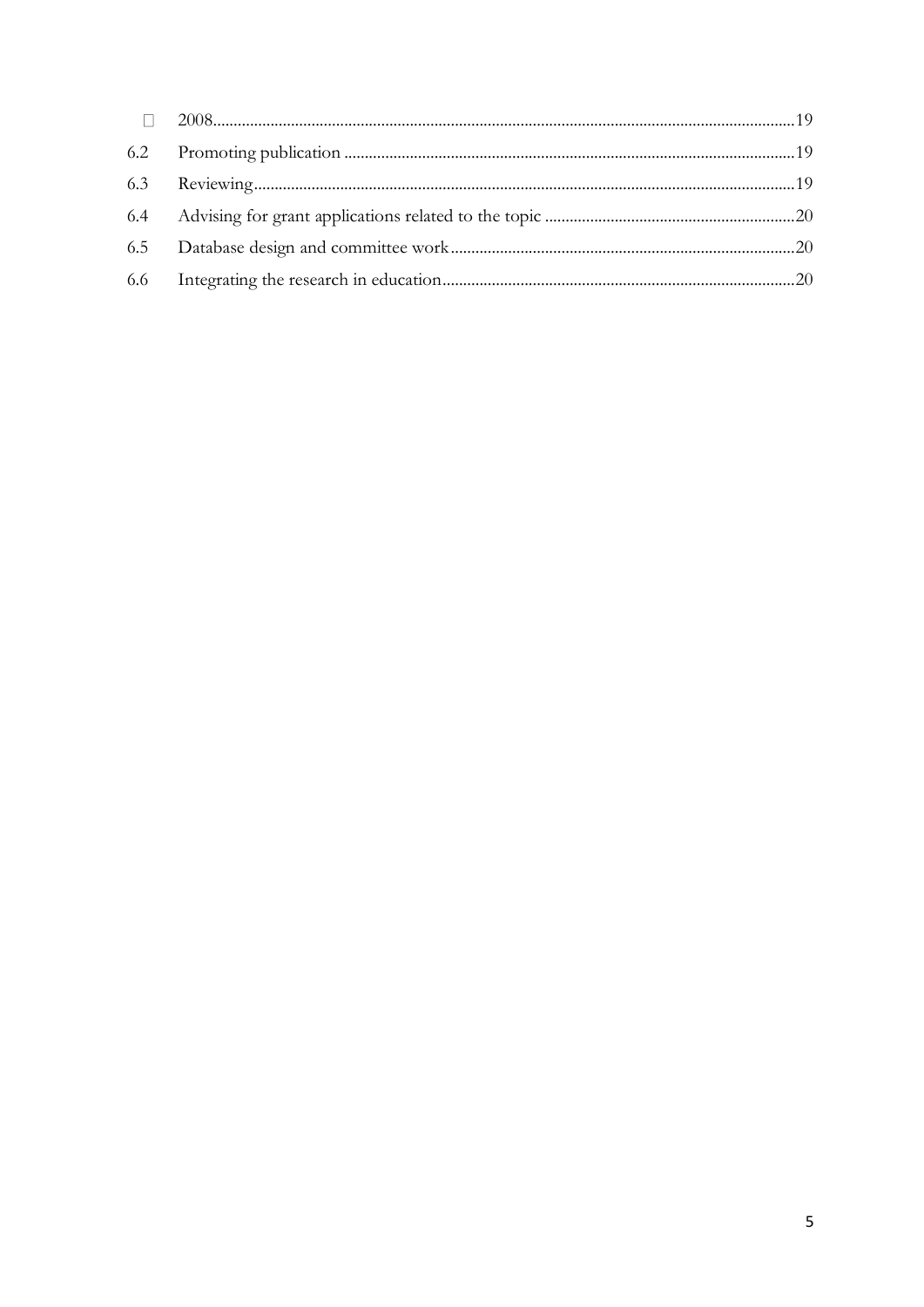# <span id="page-5-0"></span>**2 Rövid összefoglaló magyarul**

A nyelvtankönyvekben általában az eset (-*ban*, -*ról*, stb.) a főnévhez kapcsolódik (*ház-ban*, *ház-ról*, stb.). Nagyon ritkán, különlegességként olvashatunk arról, hogy az esetnek az igéhez is lehet köze. Kutatásom azt mutatja be, hogy valójában egy elterjedtebb jelenségről van szó, mint azt sokan gondolják az élő indoeurópai nyelvek ismerete alapján. Az általam a kutatásom során feltérképezett "szabálytalan" példák elemzése alkalmas arra, hogy megváltoztassa az esetről kialakult képünket.

Megállapításaimat a gazdag esetrendszerrel rendelkező nyelvek vizsgálatára alapoztam. Az elmúlt évek tipológiai kutatási eredményeire támaszkodva kijelenthetjük, hogy a magyar nyelv és a rokonai különösen sok (több mint tíz) esettel rendelkeznek. A magyarban számos jelentésviszonyt fejezünk ki az esettel, például a helyet, ahová irányul vagy ahonnan ered a mozgás (*ház-***ba***, ház-***ból**), vagy azt, hogy hol zajlik az esemény (*ház-***ban**). A mai magyarra kevésbé jellemző viszont az a rokonnyelveinkben elterjedt jelenség, hogy az eset nem csak a főnevekkel, hanem az igékkel is kombinálódhat. Néhány példa azért a magyarban is akad. Például a főnévi igenevek morfémája (*úsz-***ni**) eredetileg egy irányt jelölő esetből alakult ki. A mai nyelvben a *mentem-***ben***, átmenő-***ben** szavakban ugyanazt az esetet ismerhetjük fel, mint a *ház-***ban** szóban. Könnyű rájönni a jelentésbeli párhuzamokra: ugyanaz az eset igei predikátummal kombinálva nem térbeli, hanem időbeli viszonyokat fejez ki, ám a jelentése hasonlít. A *mentem-***ben** és *átmenő*ben alakok egy helyen belül (*ház*-ban) tartózkodás helyett egy folyamaton ("(át)menésen") belül "tartózkodást" fejeznek ki: "miközben én mentem" vagy "amikor átment valami". A nem csak az argumentumokon, főnévi kategóriájú szavak esetében előforduló, predikátummal is kombináló esetet "kategóriákat áthidaló esetnek" neveztem el.

A fenti pédák hiányos paradigmákat képeztek. Olyan nyelvek is léteznek, amelyekben igealakokon alapuló teljes esetparadigmák jelennek meg. Az esetalakokkal ki lehet fejezni, hogy az esemény befejeződött (ezt ugyanazzal az esettel fejezheti ki a nyelv, mint *ház-***ból** -szóban*,* kb. úgy, ahogy a ritkán használt *mentem-***ből** teszi) illetve azt is, hogy egy esemény be fog következni (ezt ugyanazzal az esettel fejezheti ki a nyelv, mint *ház-***ba** -szóban*,* lásd a nem létező *mentem-***be** szót)*.* A Kalaw Lagaw Ya nyelvben Blake (2001) szerint az ige esetében megjelenő ergativus (az alanyeset) és az accusativus (a tárgyeset, mint a magyar *ház-a***<sup>t</sup>** szóban) az esemény teljességét, befejezését jelölik, amíg a dativus (vö. *ház-***nak**) pedig éppen azt jelöli, hogy az esemény nincs befejezve. A comitativus (vö. *ház-***zal**) habitualitást, az ablativus (vö. *ház-***ból**) a tegnapi múlt időt, a locativus (vö. *ház-***ban**) pedig a közvetlen múlt időt jelöli. A (számunkra) egzotikus nyelveknek a magyarral és rokonnyelveivel való összehasonlítása segít megérteni az első ránézésre értelmezhetetlennek tűnő nyelvi jelenségeket.

Kutatásom olyan nyelvekkel foglalkozik, amelyekben az eset a predikátumokat jelölő alakok része. Ez a kevéssé ismert és kutatott jelenség több kérdést vet fel az igéi, melléknévi és főnévi kategóriával kapcsolatban. Bár korábbi kutatások az aspektuális tárgyeset-váltakozással már demonstrálták a kognitív és a nyelvi logikák közötti határokat, az én kutatásom rendszerezetteben teszi ezt. Eredeti mozzanat például a partitivus esetnek a finitséggel, a modalitással, az aspektussal és az evidencialitással, mint funkcionális kategóriákkal, való összekapcsolása. A kutatás empirikus anyagát azok az uráli nyelvcsalád balti-finn ágához tartozó nyelvek (s azokon belül főleg az észt) adták, amelyek gazdag párhuzamos nominális és igei esetrendszerrel rendelkeznek. A kutatás a formális, kognitív és funkcionális nyelvelmélet módszertanait alkalmazva értelmezte, elemezte az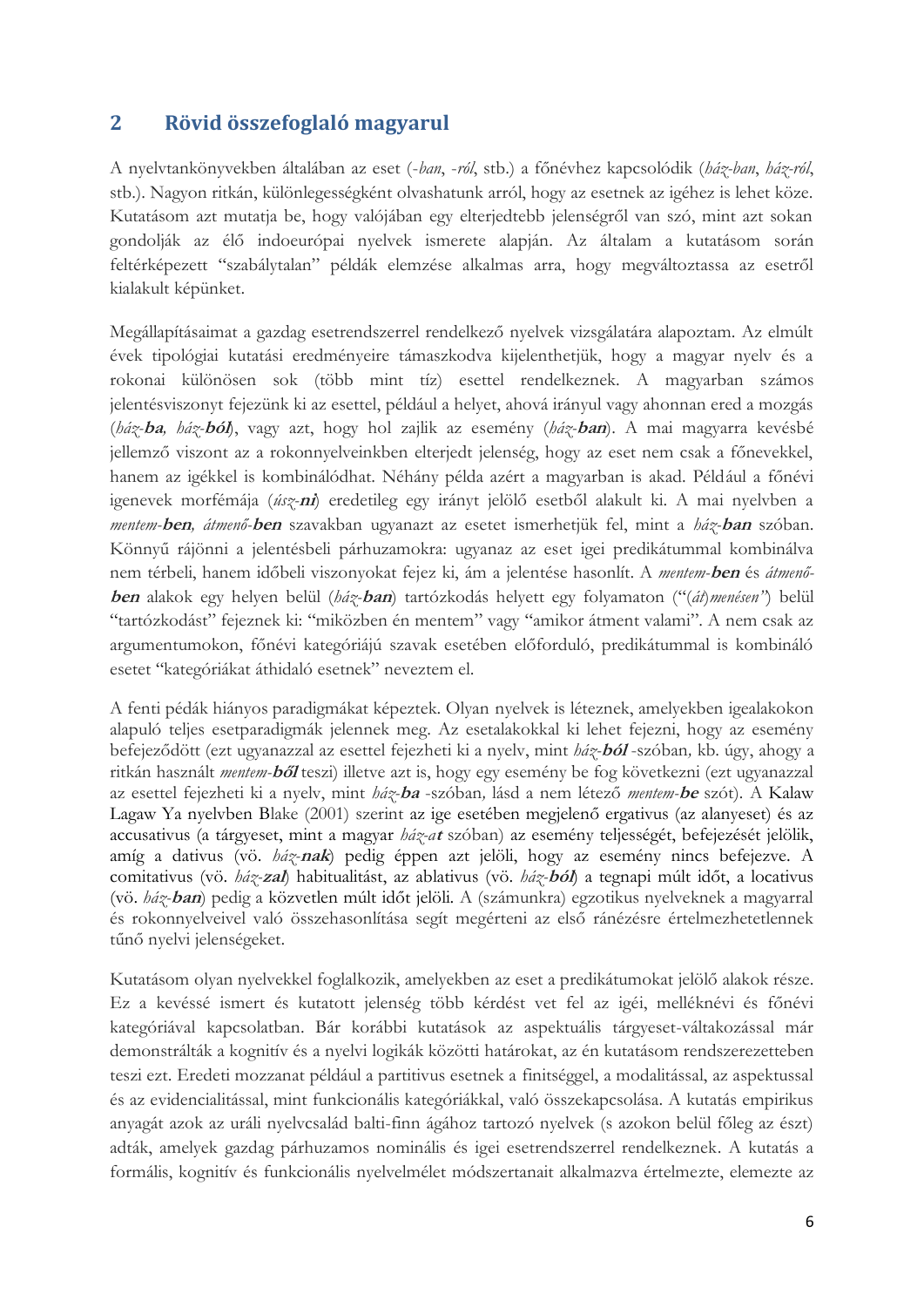adatokat. Az eredményeket magyar és nemzetközi fórumokon, szakkönyvekben és folyóiratokban ismertettem; több tanulmányt sikerült publikálnom, mint ahányat az OTKA-projektum keretében vállaltam.

A kutatás gazdag esetrendszerekkel rendelkező nyelvekről és a kognitív és a nyelvi logikák közötti határokról több újdonságot derített ki; a többi részlet a következő honlapon található: <http://www.nytud.hu/oszt/elmnyelv/ccc.html>. Az adatbázisok a következő honlapokon lesznek elérhetők:

<http://verbclasses.pbworks.com>, <http://crosscategorialcase.pbworks.com> (2011/2012).

Kulcsszavak: *eset, partitivus, acccusativus, tárgyesetváltakozás, igeosztályok, telicitás, aspektus, skalaritás, tagadás, evidencialitás, modalitás, finitség, funkcionális kategóriák, lexikai-funkcionális nyelvtan, modularitás, tipológia, uráli nyelvek, finnugor nyelvek, finnségi nyelvek, észt*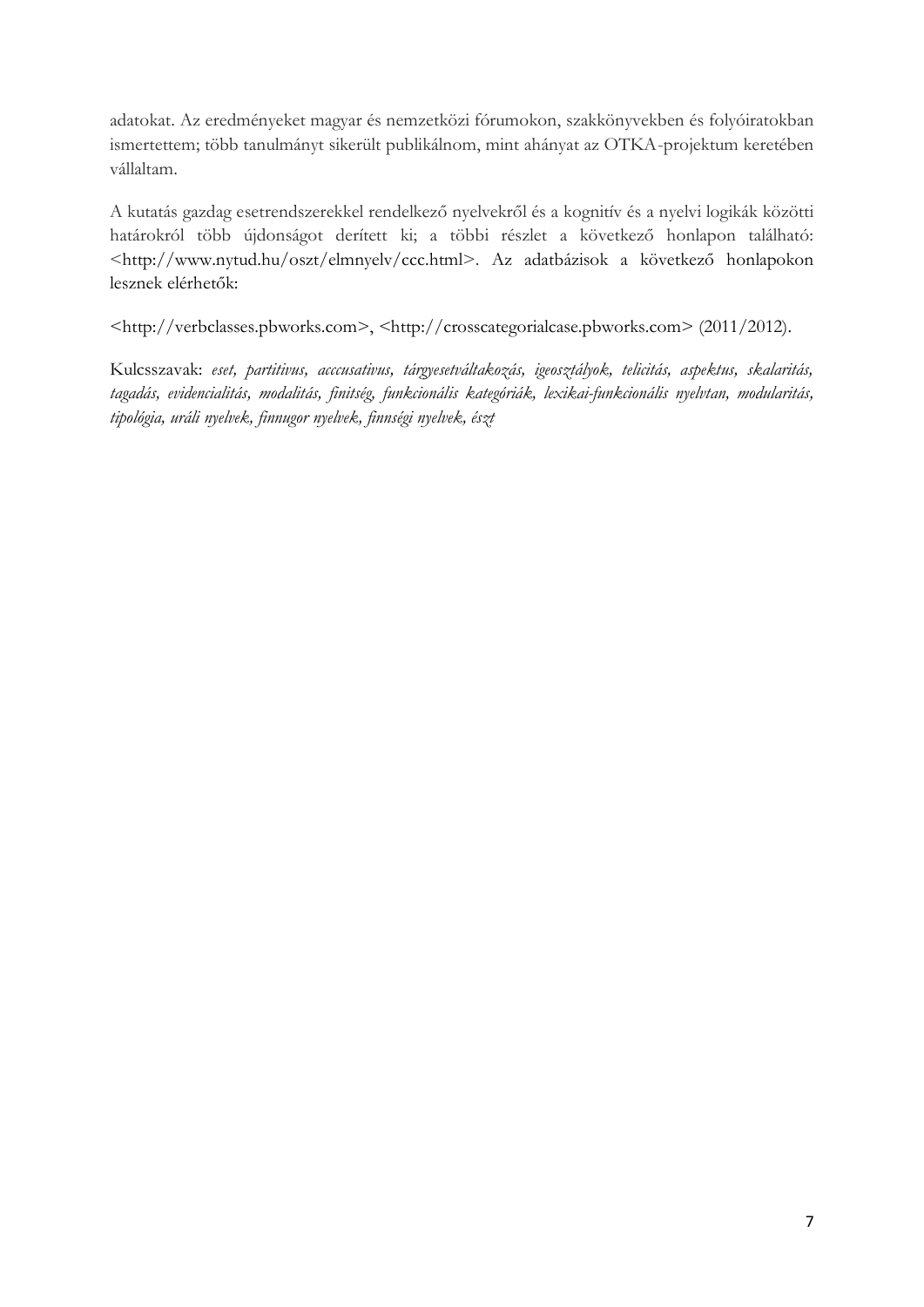# <span id="page-7-0"></span>**3 The summary in English**

# <span id="page-7-1"></span>**3.1 Introduction**

In my OTKA research, "Cross-Categorial Case", I propose and implement a new research agenda in the study of case. Case has been studied predominantly on the phrases that constitute NP arguments of predicates. This research focuses on case as part of forms that stand for predicates, that is, on the phenomena covered by the terms verbal nouns, infinitives, gerunds, masdars, participles and the like.

Previous scholarship has provided examples of the phenomenon in several exotic languages. Blake (2001: 180) describes a whole system of nominal case in the verbal tense-aspect system of Kalaw Lagaw Ya. The ergative and the accusative in the verbal domain mark completivity, the dative-allative—incompletivity. The comitative marks habituality, the ablative—yesterday past, and the locative—immediate past. Aikhenvald (2008) discusses Ket and Manambu. These languages have versatile case', which appears on nouns as well as verb roots, on fully or partially inflected verbs, or on non-finite verbs. Versatile cases can express temporal, causal and other relationships between clauses, or aspectual and modal meanings within a clause. Aikhenvald observes that core cases tend to express aspectual and modal meanings; oblique cases tend to be used as clause-linkers. These examples cannot be well understood, because of the lack of documentation, diachronic data, and native speaking linguists.

I show in my articles that the Uralic languages, which have developed exceptionally rich case systems, have also case forms as parts of predicates that encode negation, tense, aspect, modality, or evidentiality. Several of these languages are still alive. Some of them are accessible; namely, there are native speaking linguists who can provide information about the fine details of semantics and pragmatics, and there are resources, for instance, descriptions and contemporary and historical texts that are available for corpus research and diachronic study. Therefore, the previous ideas, observations, and hypotheses can be tested, clarified, and verified on the basis of these languages.

# <span id="page-7-2"></span>**3.2 Cross-categorial case in the categories of tense, aspect, modality, and negation**

I propose a more informed picture of case semantics and pragmatics, studying case markers as atypical predicate marking in the negation, tense, aspect, and mood (TAM) categories. In order to refer to the phenomena and to emphasize the semantic nature of the focus of the study, I refer to the topic of my research as "cross-categorial case". *Cross-categorial case* is a nominal case morpheme or a part of a morpheme that has been case in the history of language, marking an argument or a predicate, either a predicate nominal, a non-finite verb, a verb root or an inflected verb. It marks an argument noun as well as entities of a different syntactic category (adposition, verb, adjective), a clause, or a different semantic predicate (a noun, an adjective or a verb), encoding typical predicate, clause, sentence, or utterance semantics or pragmatics.

# <span id="page-7-3"></span>**3.3 Linking exotic phenomena with well-studied phenomena**

This approach sheds light on the exotic verbal case phenomena from an angle that allows comparisons with the adpositions in several Indo-European languages. Consider the combinations of prepositions that denote the source or goal of movement with nouns as well as non-finite forms, as in French (1) and English (2).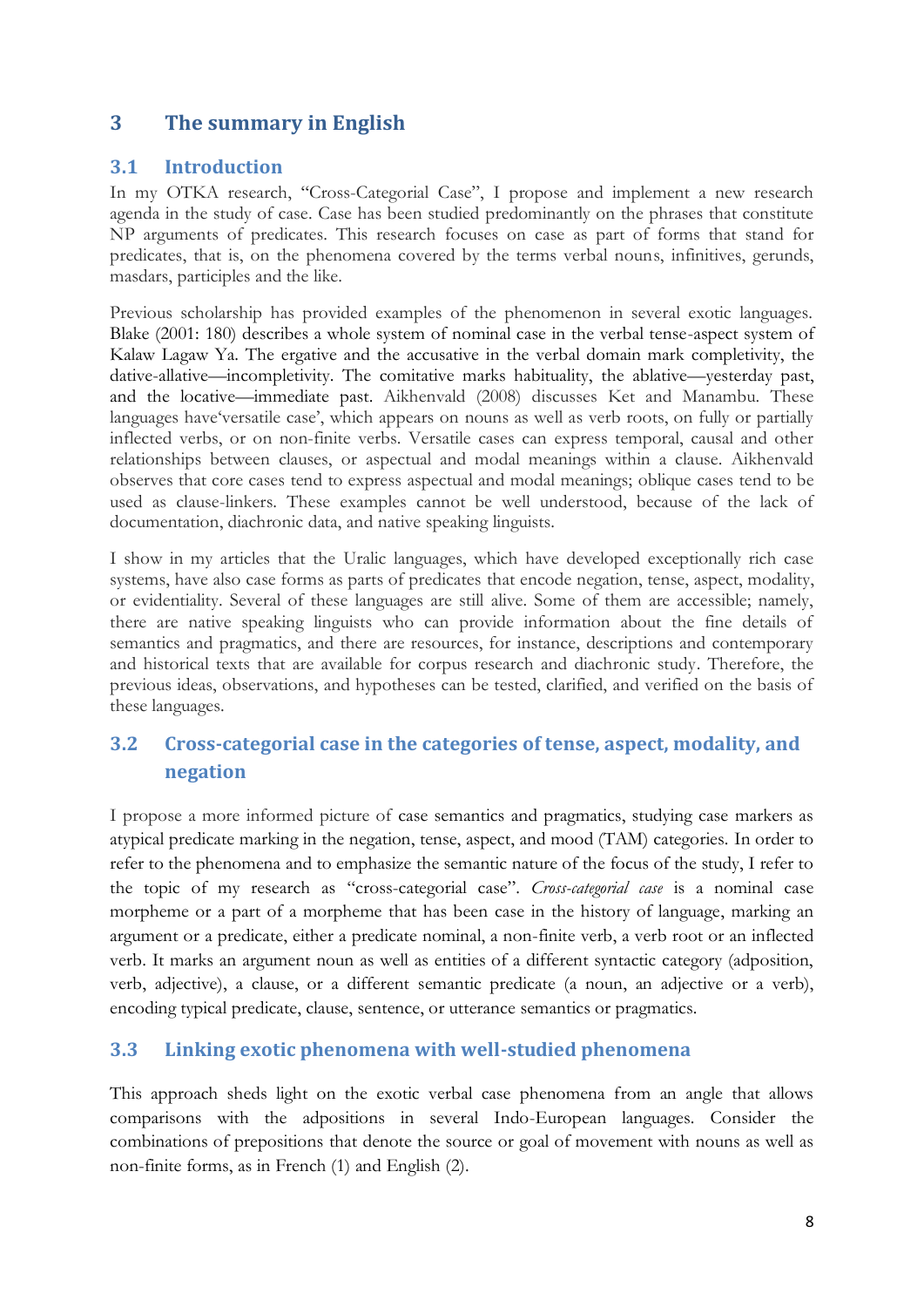- (1) *Je viens de manger.*
- ‗I have just eaten.'

(2) *I go to eat.*

Next to adpositions denoting goals and sources, adpositions denoting locations may be used in combination with an infinitive, as in Dutch (3).

(3) *Jan is aan het eten.* ‗John is eating.'

The prepositions encode the relationships of events as source, goal, and location by means of combining with non-finite forms. However, these languages are not symmetric in grammatically encoding the three directionality options, and the locative meaning has disappeared. There seems to be no clear principle between the choice between using a preposition or no preposition in these constructions in these languages. For instance, English combines the uninflected form with a goal preposition (2), but not with a source one (4). French combines a source preposition with the infinitive (1), but a goal preposition is not necessarily present for expressing a goal event with a motion verb and the non-finite form (5).

- (4) \**I come from eat.*
- (5) *Je vais manger.*

‗I am going to eat.'

The combinations with the preposition are subject to several lexical or constructional constraints in these languages. Moreover, the relationship between the preposition when it is applied to an argument NP and when it is applied to a predicate (*manger, eten, eat*) is not always transparent. In some instances, the combinations of adpositions and non-finite forms have retained much of their core meanings after transferring to the domain of relationships between events. In others, the combinations have acquired new temporal grammatical meanings, such as future or progressive. The demonstrated languages combine spatial adpositions with non-finite forms in a random, asymmetric way. However, other languages are symmetric in grammatically encoding the three directionality options. For instance, Finnic languages have non-finite forms comprising all three forms that stand for internal spatial directionality relations (*e.g.*, 'into, inside, from inside').

# <span id="page-8-0"></span>**3.4 New evidence from less researched languages: regular parallels in time and space**

My research focuses on Uralic languages other than the well-researched Finnish and Hungarian, which are more accessible in the international linguistic literature but perhaps less clear in the case-TAM relationships. The languages of the Finnic group covered by my research are Karelian, Ingrian, Veps, Votic, Livonian, Võro, and Estonian. Examples (6)-(8) illustrate the phenomenon of the Ingrian non-finite case forms of the verb *küntää* 'plow'. In these examples, the temporal relationships of events are encoded by spatial case on non-finite predicates. Illative is the Goal case of the argument of the verb 'go' in  $(6)$ ; the sentence describes a past event of the subject going to another location in order to get involved in the activity denoted by the verb lacking finite inflection. There is no exact English equivalent for the sentence; the closest English translation is *The kolkhoznik went to plow*, or *The kolkhoznik went plowing*.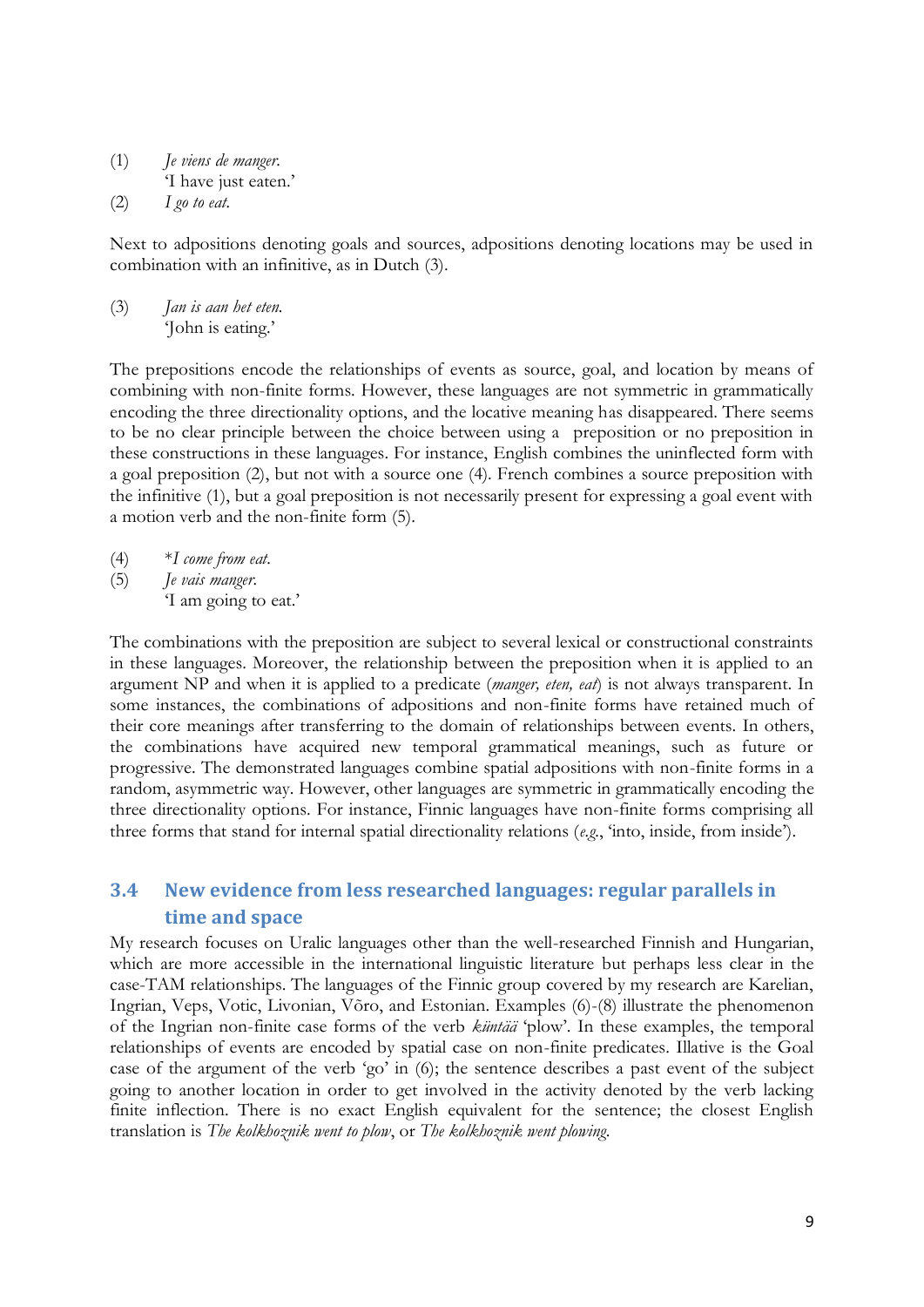(6) Ingrian

*Kolhoznikka mäni küntä-mää.* kolkhoznik[NOM] go.PST.3S plow-M\_ILL ‗The kolkhoznik went to plow.' (Junus 1936:119)

Inessive is the Location case in (7); the sentence describes the subject at another location, in the middle of the activity. Locatives are a frequent source of the progressives in several languages; this is also true for Finnic. The English translation is again an approximation: *The kolkhozniks were off to plow; the kolkhozniks were (away) plowing the field*.'

(7) Ingrian

*Kolhoznikat oltii küntä-mää-s ahhoa.* kolkhoznik-NOM.PL be-PST.3PL//PST.IPS plow-M\_INE field.PTV ‗The kolkhozniks were off to plow; the kolkhozniks were (away) plowing the field.' (Junus 1936:119)

Elative is the Source case on the argument of the verb 'come'; sentence (8) describes the subject leaving a place related to an activity: the kolkhozniks came from plowing.

(8) Ingrian

*Kolhoznikat tultii küntä-mä-st.* kolkhoznik-NOM.PL come-PST.3PL/PST.IPS plow-M\_ELA ‗The kolkhozniks came from plowing.' (Junus 1936:120)

The spatial cases in the infinitive system of the Finnic languages display parallels in the spatial and temporal domain and analyses of these systems are, therefore, a valuable source for gaining insight into languages where the parallels are less obvious at present. As a case-related topic, the problem of finiteness and non-finiteness is researched within the framework of this research. The Finnic infinitive system contains items that show properties of finitess and non-finiteness, suggesting that finiteness distinctions are a tradition of Indo-European grammaticography and that the phenomena from other languages would profit from a more fine-grained conceptual framework.

# <span id="page-9-0"></span>**2.5 Diachronic perspectives and cross-categorial case**

In addition to the examples of cross-categorial spatial cases with parallel temporal interpretations, there are many other rare and interesting cases and interpretations in the Uralic languages. This brief overview can mention only some. The Estonian comitative is related to question particles, the inessive to the progressive and the absentive. The illative and the elative are linked to situation bounding, the *m-* vs. *d-*formative non-finite forms express also situation bounding: telicity and atelicity in causatives. For more detailed information, I refer the reader to the articles related to this research, and I will discuss some examples of the Estonian partitive and abessive. The partitive expresses aspect, epistemic modality and evidentiality. The abessive (caritive), expressing ‗without,' instantiates morphological negation.

## <span id="page-9-1"></span>**3.5.1 The partitive**

The partitive case is involved in the expression of modality and evidentiality in South Estonian, and since the 20th century, in Standard Estonian as well. The partitive evidential ('quotative'), as in the form *polevat* 'allegedly, are not' and *tulevat* 'allegedly, come' in example (9), has originally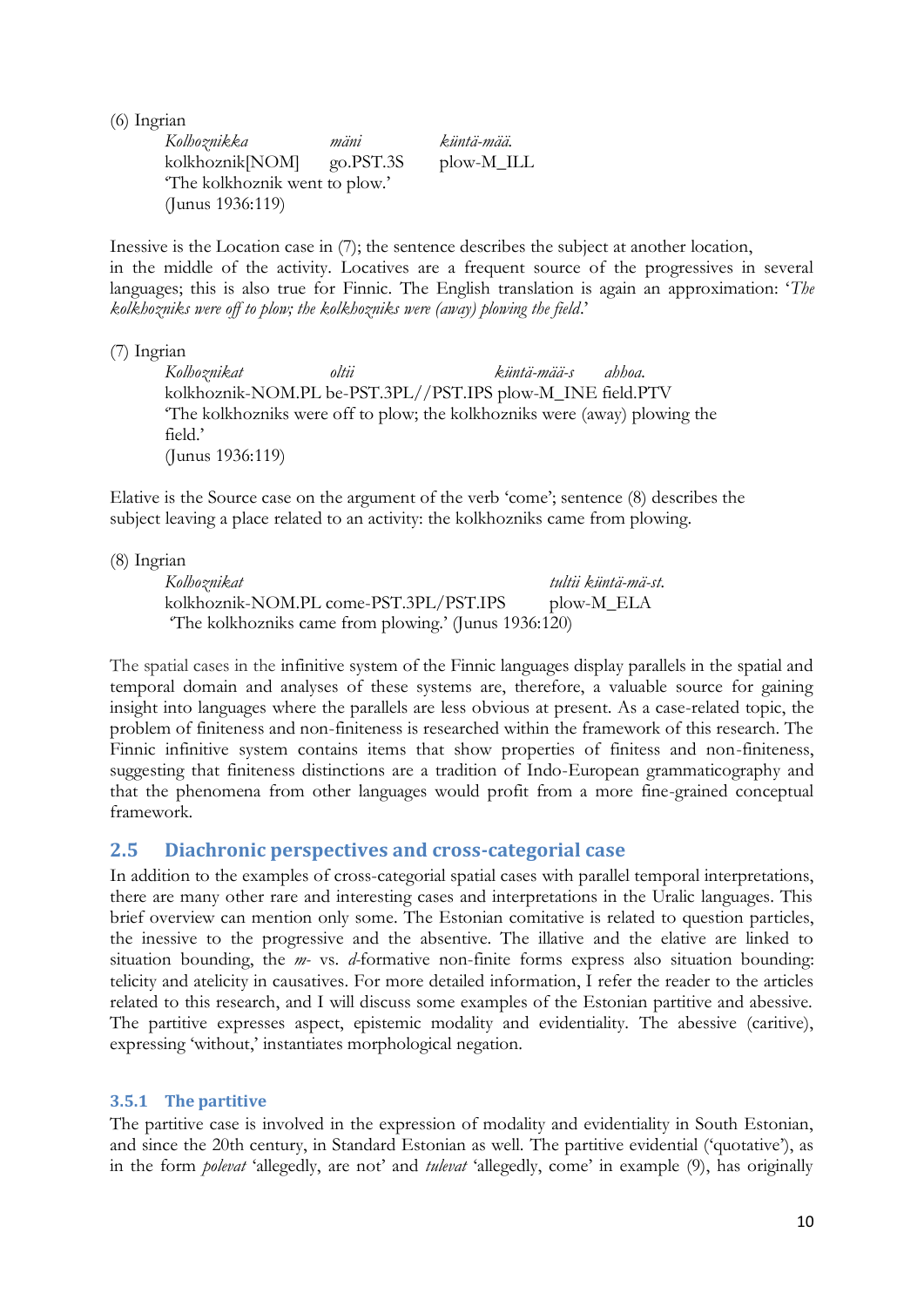developed from the aspectual partitive object marking (Erelt et al. 2006). It is an epistemic modal and a reportative-hearsay evidential that encodes the lack of complete evidence. In example (9), a situation is described where the Speaker has learned from another source that the baby has no teeth now but will have teeth after birth. The speaker mediates this message, and evaluates the mediated message as lacking complete evidence. The grammatical meaning of the morpheme can be paraphrased with 'reportedly/allegedly' in English.

(9) Standard Estonian

| $Ta-l$<br>$s/he$ -ADE |                   | pole-vat |                                 | not.BE-PERS.PRS.PTCP.PTV/EP_MOD/INDIR_EVID | praegu<br>now    |
|-----------------------|-------------------|----------|---------------------------------|--------------------------------------------|------------------|
| hamba-id,             | tooth-PTV.PL but  | aga      | need<br>they[NOM]               | tule-vat<br>come-INDIR EV                  | kohe,<br>at.once |
| kui<br>when           | titt<br>baby[NOM] |          | välju-b.<br>exit-3 <sub>S</sub> |                                            |                  |

‗Reportedly/allegedly, s/he has no teeth yet but, allegedly, they appear as soon as the baby comes out.'

The development of the Estonian partitive is remarkable even in the context of the Finnic languages, all of which have developed the partitive case. In all Finnic languages, the case encodes a relationship in the NP-domain: part of the noun referent, an incomplete noun referent. In these examples, the Finnic partitive is resembles the Mordvinian one. In others, the case is more general. More so than in the well-studied phenomenon of Finnish, the Estonian partitive encodes relationships in the VP domain, denoting the incomplete nature of the event. However, Estonian and no other language with the partitive, combines this case with syntactically and semantically finite predicates. This combination results in the epistemic modal and evidential meaning. The basic partitive semantics is retained at the nominal, predicate, and utterance levels. In the epistemic modal and evidential domain, the partitive denotes incomplete evidence. At first sight, the Estonian partitive evidential seems to instantiate an unusual pattern of development in the context of the world's languages. However, if seen within the new research agenda of crosscategorial case, the Estonian partitive evidential instantiates a regularity instead of an exception; understanding the semantic continuity in the cross-categorial case semantics has only been possible because the language is non-European but still relatively well documented. The analysis of the Estonian partitive evidential provides new methodologies and insights for capturing the nature of other phenomena in other languages, for instance, the possible ways of how case shapes the structure of the functional categories and interacts with what has been referred to as finiteness.

#### <span id="page-10-0"></span>**3.5.2 The abessive (caritive)**

The abessive (also referred to as the caritive or the privative) is a case in many languages of the world and it encodes negation; abessive is cross-categorial in some languages. It appears in almost all Uralic languages. This case may even attach to uninflected verb stems in some languages, as in Udmurt. A diachronically related abessive case form appears even in the tense paradigm of the language; it may be a parallel means of expressing context-sensitive perfective negation in Estonian. In all Uralic languages, the abessive and caritive negation is rather infrequent and contextually restricted and, typologically seen, not the main means of expressing negation; typically, negative verbs are employed for this. Western Mari is special, since some data show that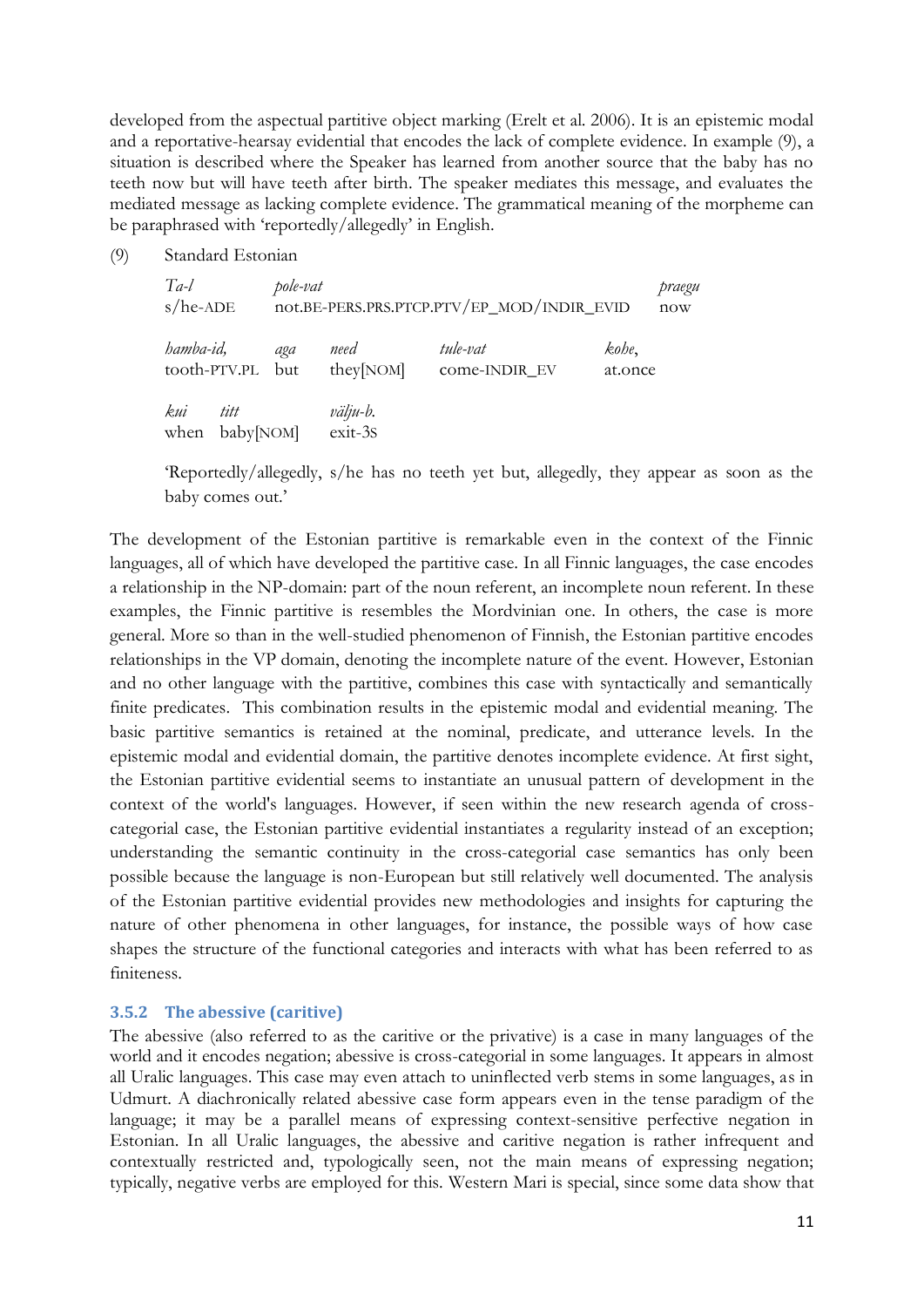abessive is the main means of expressing negation in the second preterite. In Western Mari, the negative form of the second preterite is based on the negative gerund, containing an abessive morpheme in the analysis of Saarinen (2010:21-23), as in her example, illustrated in (10).

| (10)         |                      |      |                                 |
|--------------|----------------------|------|---------------------------------|
|              | Sg.1. $tol$ -te-l-am |      | $Pl. 1.$ tol-te-l-na            |
|              | come-ABE-be-SG1      |      | come-ABE-be-PL1                 |
|              | Sg.2. tol-te-l-at    |      | $Pl.2$ to l-te-l-da             |
|              | come-ABE-be-SG2      |      | come-ABE-be-PL2                 |
| Sg.3. tol-te |                      | P1.3 | tol- <b>te</b> -l- $\partial_t$ |
|              | $come-ABE$           |      | come-ABE-be-PL                  |

It is not clear yet how much this morpheme (or the abessive of, for instance, Nganasan, a Samoyedic Uralic language) is related to case in language history. The study of abessive and caritive as cross-categorial case in the Uralic languages helps to understand how some negation systems in more exotic languages of the world are functioning and how they have developed the features that have until now remained unclear.

#### <span id="page-11-0"></span>**3.6 Summary**

The research proposes a new research agenda for the phenomenon of case. Case has been studied predominantly on the phrases that constitute arguments of predicates. This research focuses on case as part of forms that stand for predicates instead, that is, on the phenomena covered by the terms verbal nouns, infinitives, gerunds, masdars, participles and the like. The empirical data from Uralic languages, which have exceptionally rich case systems, show that case forms encode functional categories such as negation, tense, aspect, modality, or evidentiality. In particular, the analyses of the Estonian partitive evidential, spatial cases and abessive provide new methodologies and insights for capturing the nature of other phenomena in other languages. For instance, researching case as a cross-categorial phenomenon gives a more informed picture about how a case system constrains and shapes the structure of the functional categories and interacts with what has been referred to as finiteness. I tried to write this overview for linguists that are generally interested in the essence of the phenomena of my research. Further details and links to the articles that contain the specific hypotheses, claims, and data relevant for the linguistic subdisciplines I am working in, can be found at <http://www.nytud.hu/oszt/elmnyelv/ccc.html>.

The links to the databases will be available (expected in 2011/2012) at <http://verbclasses.pbworks.com>, and <http://crosscategorialcase.pbworks.com>, if funding is found to finish the work started within this project.

#### References

Aikhenvald, Alexandra. 2008. Versatile cases. *Journal of Linguistics 44* (2008), 565–603.

Blake, Barry. 2001. *Case.* Cambridge University Press. Cambridge, London, New York, Melbourne.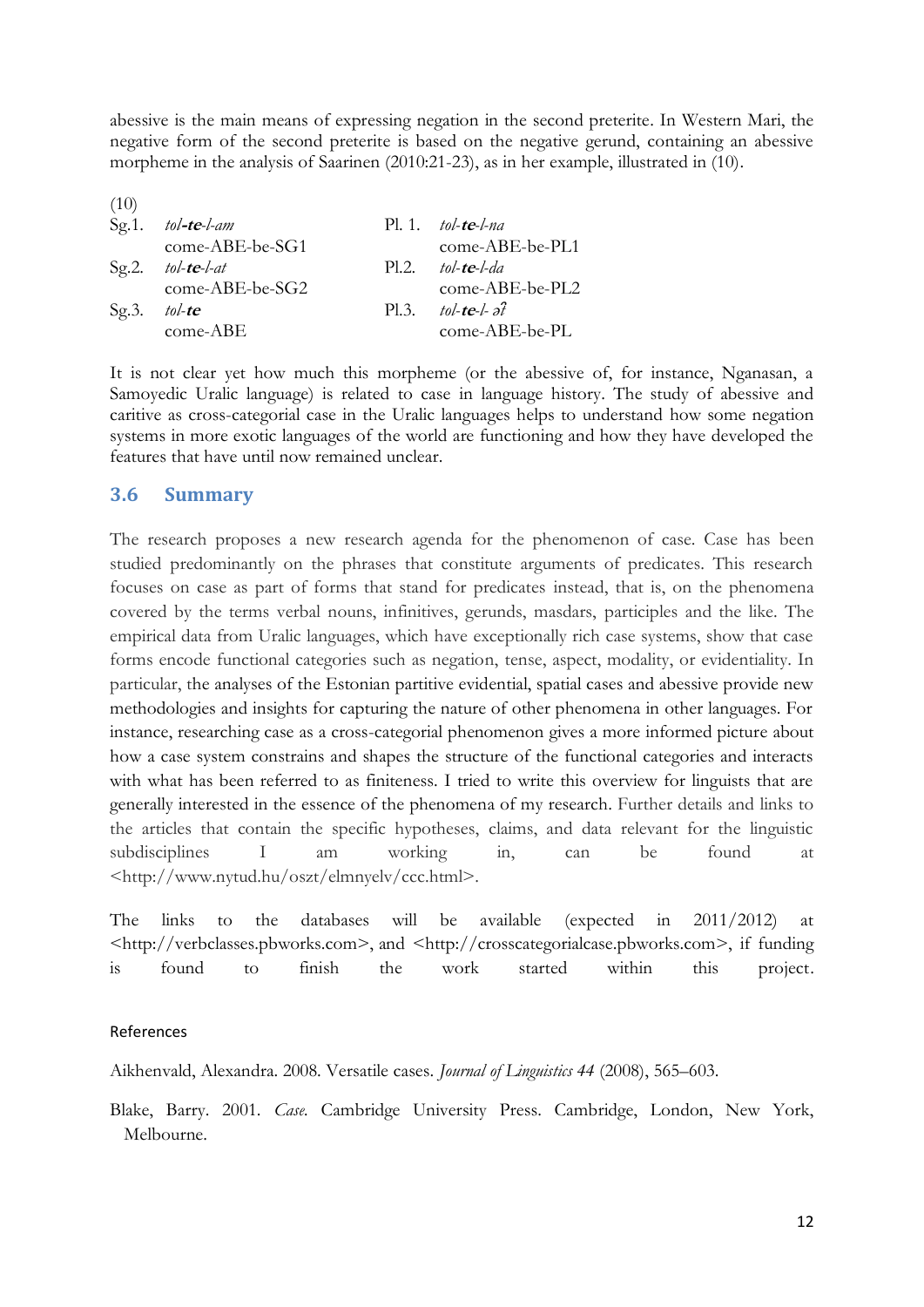- Erelt, M., Metslang, H. and Pajusalu, K. 2006. Tense and evidentiality in Estonian. *Topics in Subjectification and Modalization. Belgian Journal of Linguistics*, vol. 20, B. Cornillie and N. Delbecque (eds): 125–136. Amsterdam: John Benjamins Publishing Company.
- Junus, V. 1936. *Izoran Keelen Grammatikka.* [The grammar of Ingrian.] UCPEDGIZ, Leningrad-Moscow.

Saarinen, Sirkka. 2010. Negation in Mari. Abstract, CIFU 11, Negation in the Uralic Languages, Abstract booklet, pp. 21-23.

http://uralicnegation.pbworks.com/f/CollectionAbstractsUralicNegationCIFU2010AUGUSTV ERSION.doc

Keywords: *case, nominal morphology and predicates, partitive, accusative, differential object marking, scalar verb classes, lexicon, aspect, telicity, evidentiality, modality, negation, non-finiteness, functional categories, Lexical Functional Grammar, typology, modularity, Uralic, Finno-Ugric, Finnic, Estonian.*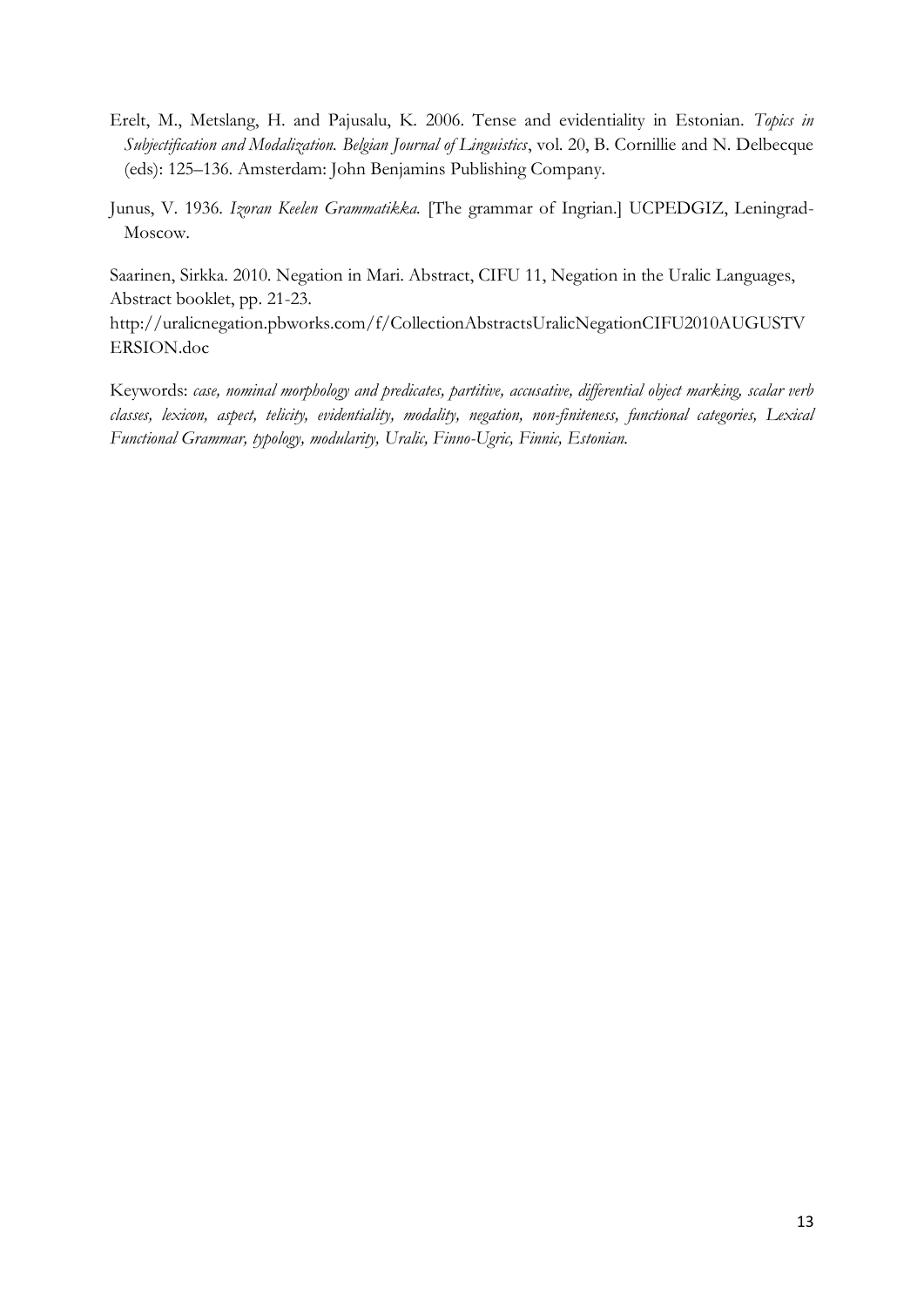# <span id="page-13-0"></span>**4 Articles, books, accepted manuscripts**

## <span id="page-13-1"></span>**4.1 Published articles in English**

Tamm, Anne 2008. "Partitive Morphosemantics across Estonian Grammatical Categories, and Case Variation with Equi and Raising.‖ Proceedings of the LFG08 Conference, Miriam Butt and Tracy Holloway King (Editors), Stanford, CA: *CSLI online Publications*. pp. 473-493. URL of the online publication:  $\langle$ http://csli-publications.stanford.edu/LFG/13/papers/lfg08tamm.pdf>

Tamm, Anne 2009. "The Estonian partitive evidential: Some notes on the semantic parallels between the aspect and evidential categories." In L. Hogeweg, H. de Hoop, A. Mal'chukov (eds). *Papers from TAM TAM: Cross-linguistic semantics of Tense, Aspect, and Modality.* Benjamins, Amsterdam. 365-401.

URL of the draft: <http://tammacademic.pbworks.com/f/TAMTAM2009Tamm.pdf>

Tamm, Anne. 2010. "On some modal similarities between the -vat infinitival predicates and the partitive objects.‖ In Oszkó Beatrix, Mária Sipos (eds.). Online Proceedings of Word Categories (SzóOSZTÁLYtalálkozó), BUM 5, 2006. MTA Nyelvtudományi Intézet. URL of the online publication:

<http://fgrtort.nytud.hu/images/stories/bum5/BUM5\_AnneTamm.pdf>.

## <span id="page-13-2"></span>**4.2 Published articles in Hungarian**

Tamm, Anne 2009. "Igeosztályok, eseménytípusok, bizonyossági fokozatok: evidencialitás és aspektus közös szemantikájának kialakulása az észt nyelvben." Studia Linguistica. Tanár és tanítvány. *Írások Györke József és Hajdú Péter tiszteletére 2002-2007*. Dialog Campus Kiadó. PTE BTK Budapest-Pécs. 242-252. URL of the draft: <http://tammacademic.pbworks.com/f/TammPecsHajduPeter2007.pdf>

## <span id="page-13-3"></span>**4.3 Books in English**

Tamm, Anne 2010. Reversible lexical databases. VDM publishing house. Saarbrücken. URL of the book: <http://www.amazon.com/Reversible-lexical-databases-English-German/dp/3639234294>

## <span id="page-13-4"></span>**4.4 Manuscripts in press**

To appear in 2011. "Cross-categorial spatial case in the Finnic non-finite system: focus on the absentive TAM semantics and pragmatics of the Estonian inessive m-formative non-finites." *Linguistics: An Interdisciplinary Journal of the Language Sciences*, Vol. 49. URL of the draft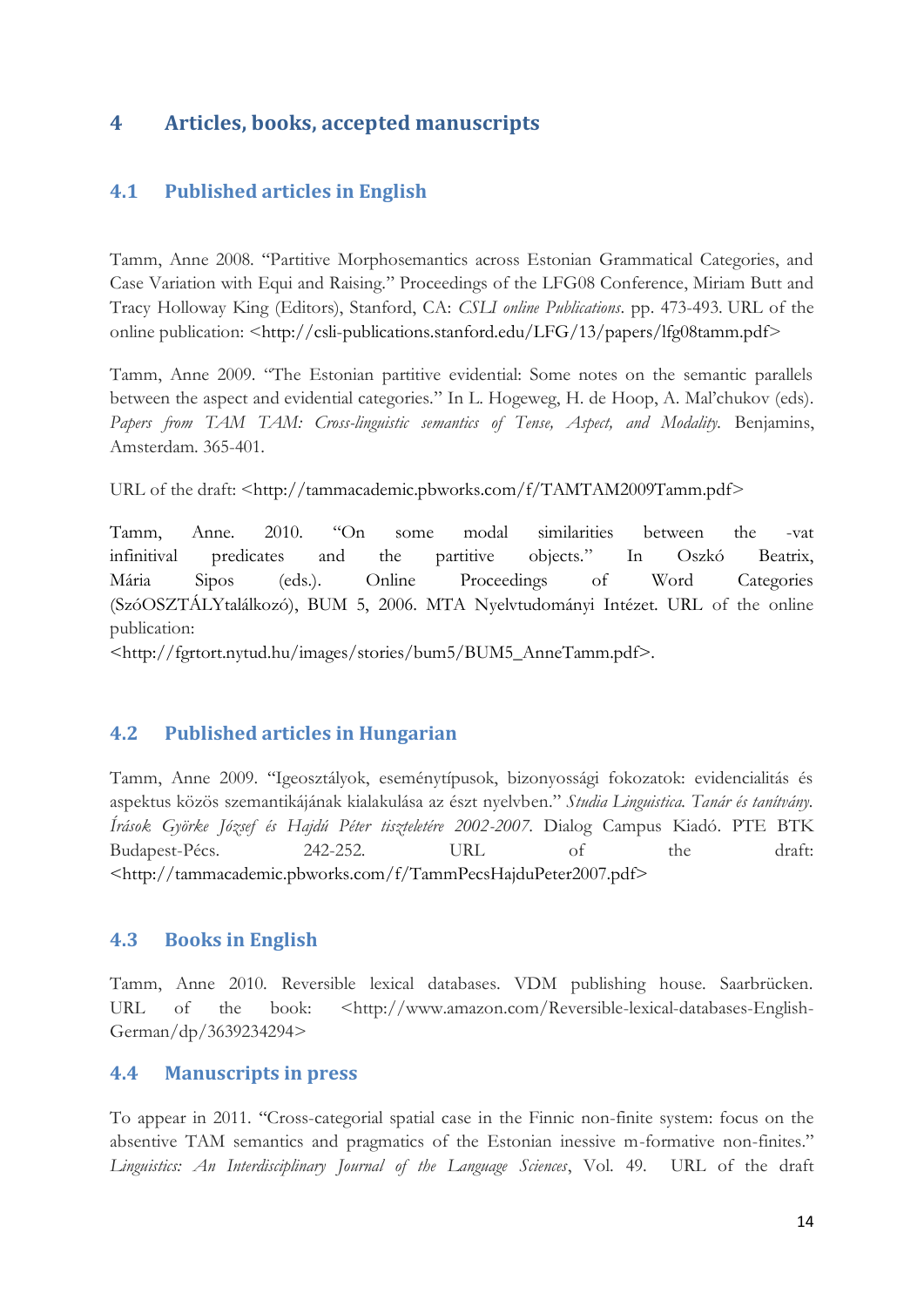<http://tammacademic.pbworks.com/f/ANNETAMMLinguisticsSubmissiononDate1May2010. pdf>

To appear in 2012. "Subevents, complement case and the –ma and –da infinitive forms: on the Estonian analytical permissive and factitive constructions." In Leino, Jaakko, Ruprecht Waldenfelds (eds.). *Papers from the Permissives and Causatives Workshop of the 22nd Scandinavian Conference of Linguistics*, June 2006, Lincom, München.

To appear in 2011. "Intermoduláris megközelítések: az észt ige, aspektus és eset kölcsönhatásai." Kristiina Lutsar, János Pusztay (Toim.). *Észt-magyar összevetés. Folia Estonica* (14 pp.). Szombathely: Savaria University Press.

URL of the draft: <http://tammacademic.pbworks.com/f/Szombathely\_AnneTamm2009verbs.pdf>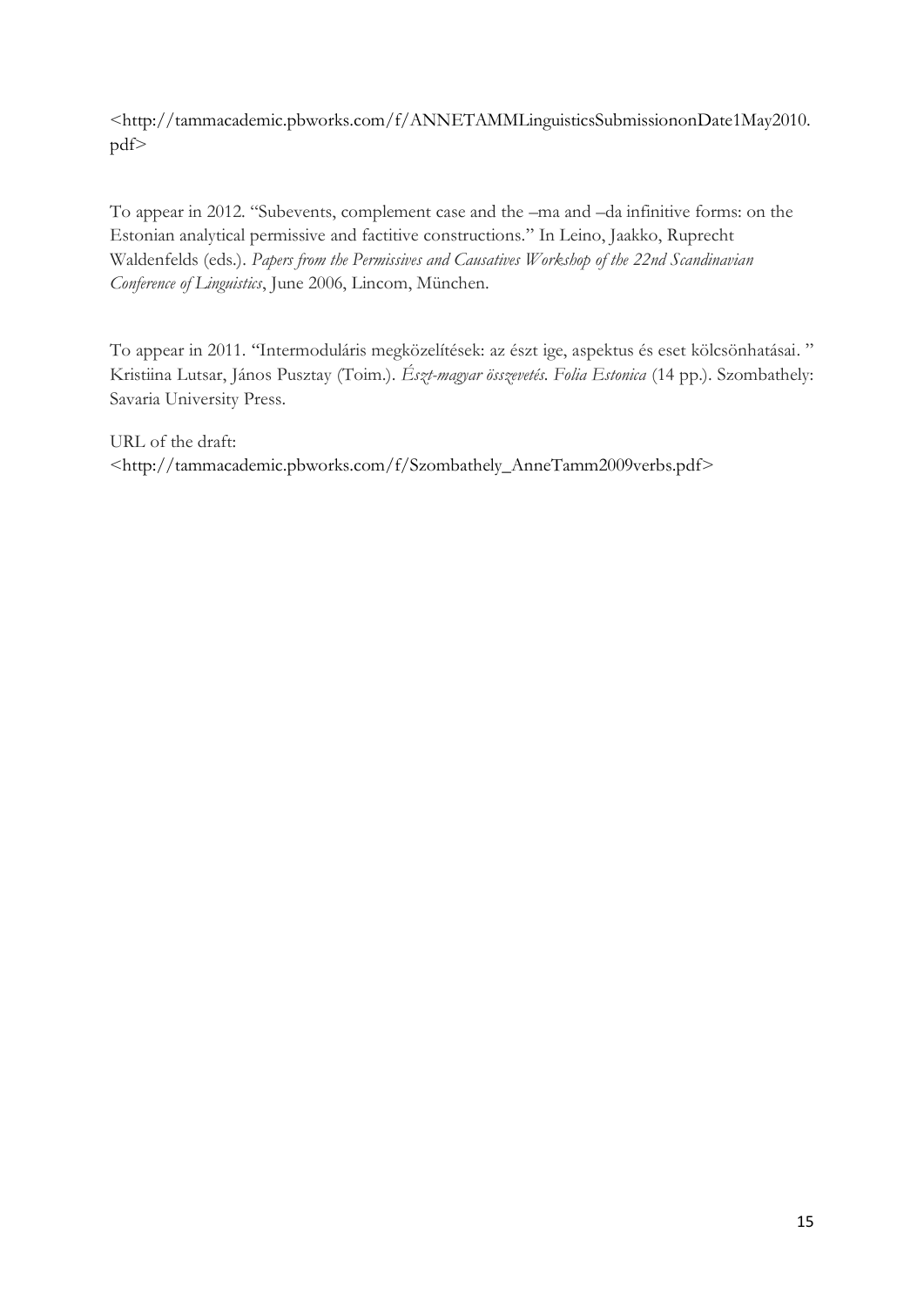# <span id="page-15-0"></span>**5 Presentations**

- 1. September 6th, 2010. *What is special about rich case systems? From the "Khanty ergative" to the* ―*Estonian cross-categorial case"* PhD school for the Linguistics students. Tallinn University, September 6-7, 2010.
- 2. September 6th, 2010. *Verb classes: perspectives on Uralic.* PhD school for the Linguistics students. Tallinn University, September 6-7, 2010.
- 3. Sept. 3rd, 2010. *Partitive semantics and semantic partitives in the Uralic languages.* SLE workshop *Partitives*, Vilnius, Sept. 3rd, 2010.
- 4. May 20th, 2010. *Semantic roles and cross-categorial case in Uralic.* International Workshop on Semantic Roles. Pavia, 19-20 May 2010, Aula Scarpa.
- 5. May 16th, 2010. *The inventory of cases in the Uralic languages.* Workshop of the 14th International Morphology Meeting, Budapest, Hungary, May 15th-16th, 2010.
- 6. May 15th, 2010. *Case semantics constraining TAM in Finnic non-finite verbs and nominalizations.* With Marje JOALAID, Iris METSMÄGI, Jaan ÕISPUU. Workshop of the 14th International Morphology Meeting, Budapest, Hungary, May 15th-16th, 2010.
- 7. April 12, 2010. *The Finno-Ugric languages in modern linguistics*. Primavera Ugrofinnica, April 12, 2010, University of Florence.
- 8. November 25, 2009. *The prosody of finiteness and non-finiteness: the accent on Estonian verbs*. Finiteness and Non-Finiteness. Tallinn.
- 9. November 26, 2009. *On pseudopartitive constructions in temperature expressions.* Uralic Typology Days, Tallinn.
- 10. November 27, 2009. *Uralic typological database structure and the structure of WALS*. The Uralic Typological Database Meeting, Tallinn.
- 11. November 27, 2009. *Conditional constructions in the Uralic languages: a view from designing a database structure*. with Marianne Bakró-Nagy, the Uralic Typological Database Meeting, Tallinn.
- 12. September 4, 2009. *Scalar and nonscalar features in the Estonian aspectual lexicon*. 9th International Conference on Tense, Aspect and Modality. University Paris-Diderot - Paris 7 & University of Chicago Center in Paris, September 2-4, 2009.
- 13. September 2, 2009. *The caritive and abessive negation in Nganasan*. 9th International Conference on Tense, Aspect and Modality. University Paris-Diderot - Paris 7 & University of Chicago Center in Paris. September 2-4, 2009, (with Beáta Wagner-Nagy).
- 14. September 4, 2009. *Morphological versus syntactic negation in the Uralic languages: focus on the abessive and caritive constructions.* New trends in Uralistics: typology, syntax, sociolinguistics. An international conference commemorating the 50th anniversary of the founding of the Department of Finno-Ugristics of the University of Szeged, Hungary. 3rd-5th September, 2009, the Department of Finno-Ugristics, Szeged. Poster.
- 15. August 28, 2009. *Cross-categorial abessive: pragmatic case expressing negation in Estonian* at the symposium Case in and across languages. Helsinki, August 27th -29th 2009.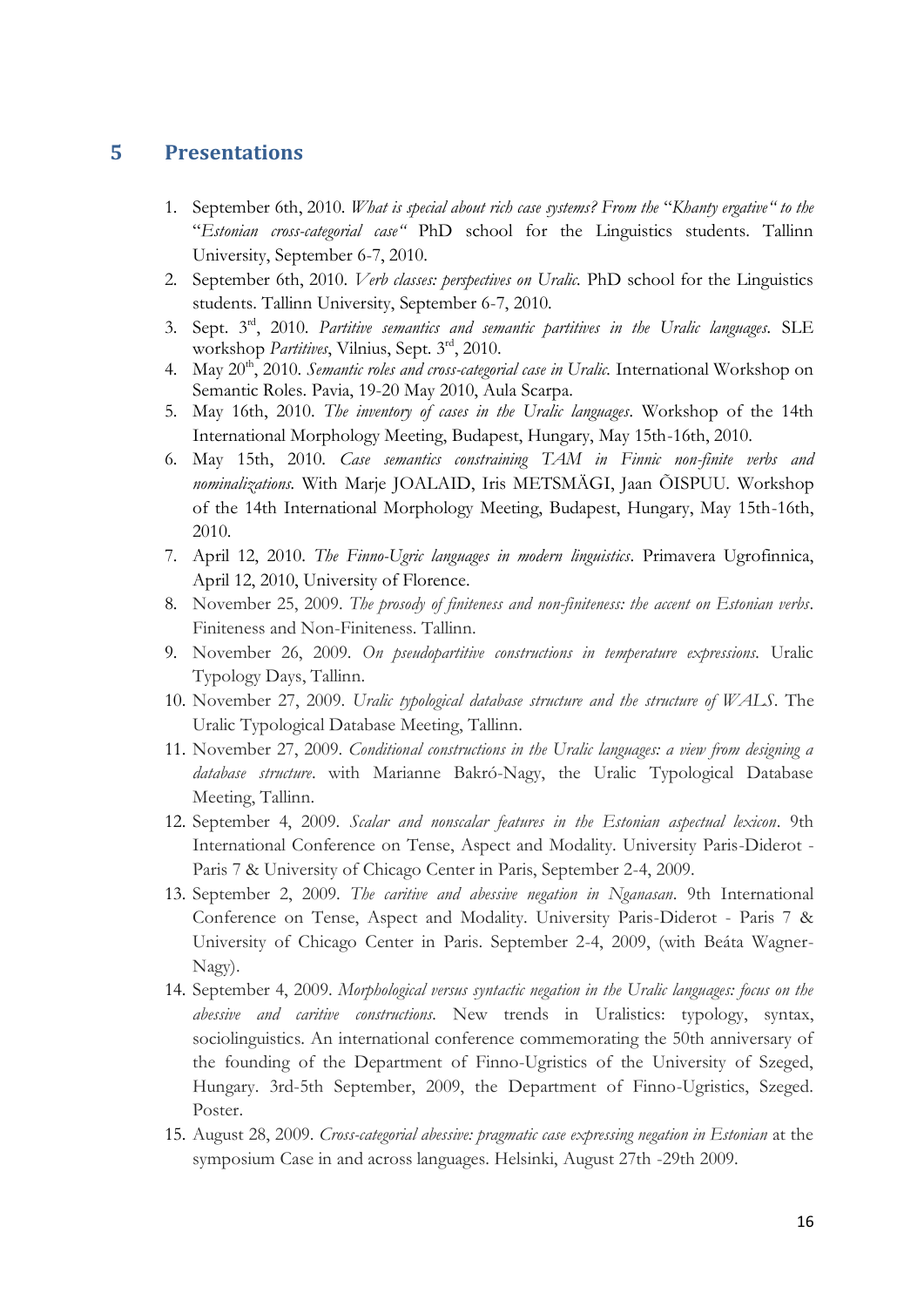- 16. May 28, 2009. *The caritive and abessive negation in the changing system of negation in Nganasan* at the colloquium "Language contact and change in multiply and multimodally bilingual minority situations" of 12th International Conference on Minority Languages, May 28-30, 2009, Tartu, Estonia (with Beáta Wagner-Nagy).
- 17. May 15th, 2009. *Interdisciplinary and cross-modular approaches to Uralic languages.* The abessive negation at the seminar Észt-magyar kontrasztiv szeminar. May 14th-15th, 2009, Szombathely.
- 18. April 1st, 2009. *Eesti keele alusuuringud keeletehnoloogiliste rakenduste teenistuses*. [Fundamental research of the Estonian language for language technological applications.] (with M. Mihkla, H. Pajupuu, E. Vainik, S. Vare, H. Sahkai, M.-L. Kalvik, M. Langemets, Ü. Viks, R. Altrov, L. Piits, K. Tamuri), Institute of the Estonian Language, Tallinn.
- 19. January 23<sup>rd</sup>, 2009. *The Absentive in Estonian* at the seminar "Finiteness and nonfiniteness in Finno-Ugric languages. Synchronic, diachronic and cross-modular issues." Institute of the Estonian Language, Tallinn.
- 20. December 16th, 2008. *Mittefiniitsed käändelised vormid: eesti keele inessiiv ja abessiiv*. [Nonfinite case forms: the Estonian inessive and abessive]. "Winter Seminar", Tallinn, Institute of the Estonian Language.
- 21. October 1<sup>st</sup>-3<sup>rd</sup>, 2008. *Explaining the Structural Shifts in the Estonian TAM Categories* at "Scandinavian Conference of Linguistics", Uppsala.
- 22. August 25<sup>th</sup>-26<sup>th</sup>, 2008.*The Finnic Locative Cases and Non-Finite Forms*, at the workshop "Locative case", Nijmegen.
- 23. July 16<sup>th</sup>-19<sup>th</sup>, 2008. *Variation, Change, and the Estonian Partitive Evidential*, at the conference "New Reflections on Grammaticalization 4", Leuven.
- 24. July 4<sup>th</sup>-6<sup>th</sup>. 2008. *Variation and the Development of Estonian Parallel Functional Categories*, at the LFG 2008 conference, Sydney.
- 25. May 29<sup>th</sup> June 1<sup>st</sup>, 2008. *Indirect Evidentiality, Epistemic Modality and Degrees of Evidence*, at "Workshop on mood and modality in the Uralic languages," at the conference "Cognitive and Functional Perspectives on Dynamic Tendencies in Languages", Tartu.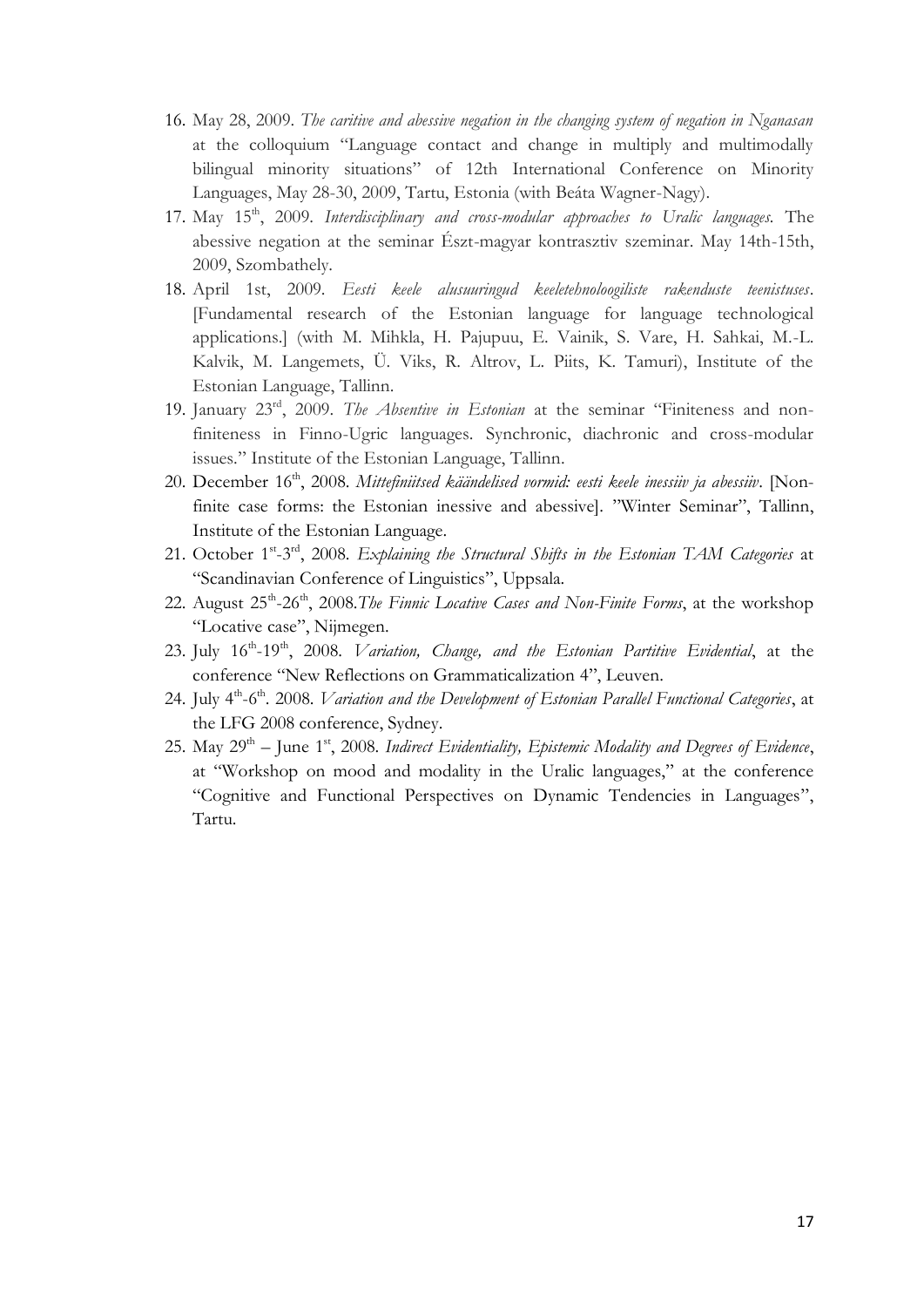# <span id="page-17-0"></span>**6 Services to the scientific community related to the research topic**

## <span id="page-17-2"></span><span id="page-17-1"></span>**6.1 Co-organizing international scientific events**

#### **2010**

Workshop "The Syntax of Finno-Ugric Languages and Universal Grammar" http://finnougricsyntax.pbworks.com/ at the 11th International Congress of Finno-Ugric Studies, Piliscsaba, Hungary

Workshop "Negation in Uralic Languages" http://uralicnegation.pbworks.com/ at the 11th International Congress of Finno-Ugric Studies, Piliscsaba, Hungary

Workshop "Uralic Case" http://uraliccasesystems.pbworks.com/ at the 14th International Morphology Meeting, Budapest, Hungary.

*Primavera Ugrofinnica* II http://primaveraugrofinnica.pbworks.com/ at the University of Florence

#### <span id="page-17-3"></span>**2009**

Incontri-seminari ugrofinnici 2008/2009, l'Ugrofinnico e l'Europa: focus Estonia (*Primavera Ugrofinnica* I) http://www.dipfilmod-suf.unifi.it/upload/sub/lin19\_seminari0809ss\_def24mar09.pdf at the University of Florence

Seminar "Finiteness and non-finiteness II". (November) http://uralictypology.pbworks.com/Finiteness+and+Non-Finiteness Institute of the Estonian Language, Tallinn, Estonia

Workshop "Non-Finite phenomena in Finnic" http://uralictypology.pbworks.com/FinnicNF Institute of the Estonian Language, Tallinn, Estonia

"Uralic Typology Days" http://uralictypology.pbworks.com/Uralic-Typology-Days Institute of the Estonian Language, Tallinn, Estonia

Uralic Typology Database Meeting http://uralictypology.pbworks.com/UTDM2009 Institute of the Estonian Language, Tallinn, Estonia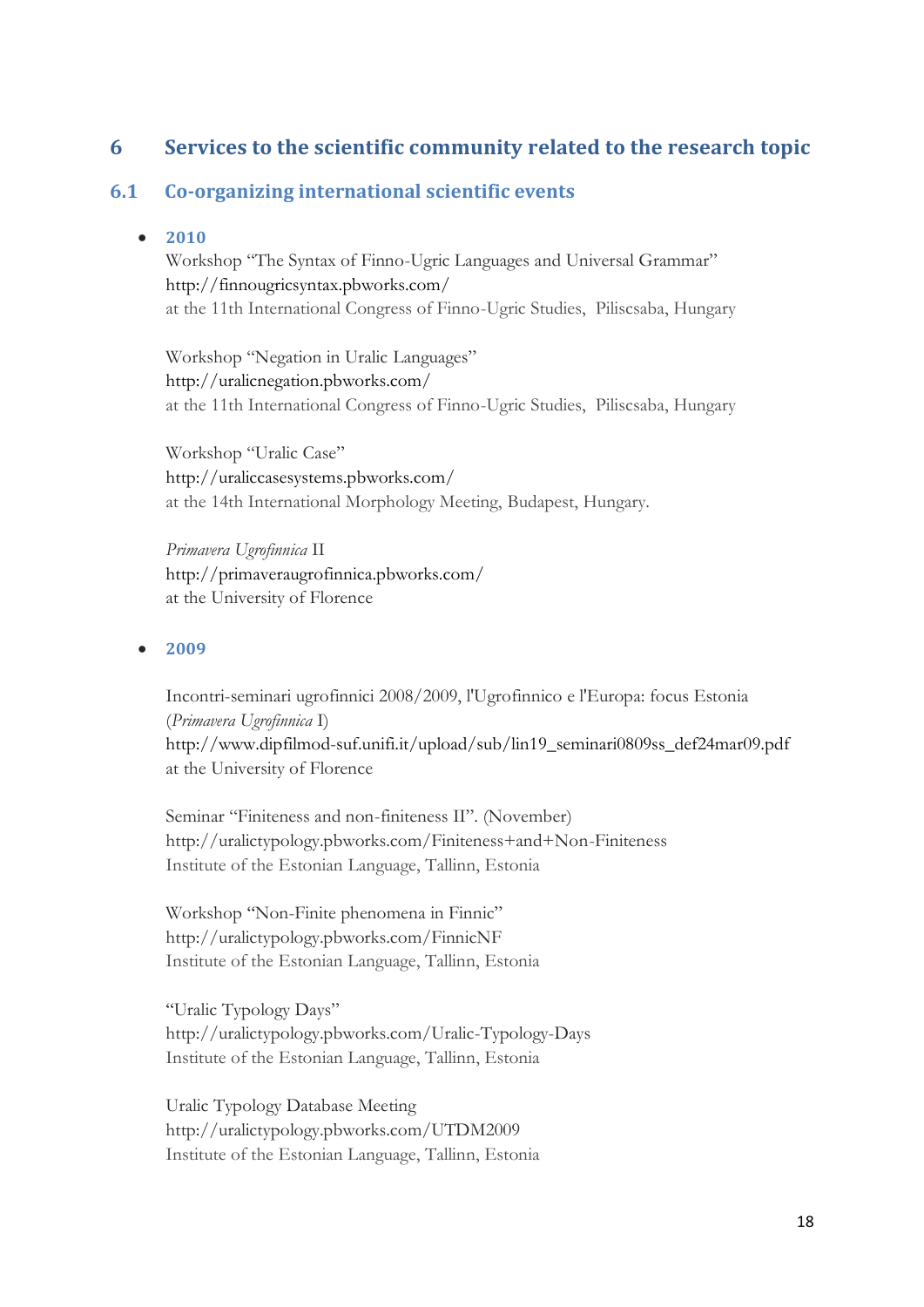Colloquium "Language contact and change in multiply and multimodally bilingual minority situations" http://www.dipfilmod-suf.unifi.it/CMpro-v-p-236.html ICML 12, Tartu

Seminar "Finiteness and non-finiteness in Finno-Ugric languages. Synchronic, diachronic and cross-modular issues I" (January) Institute of the Estonian Language, Tallinn, Estonia

#### <span id="page-18-0"></span>**2008**

"Workshop on mood and modality in the Uralic languages" at the conference Cognitive and Functional Perspectives on Dynamic Tendencies in Languages, Tartu.

―Language Change in Bilingual Communities: Focus on the Post-Soviet Countries and their Immigrant Communities Elsewhere" http://www.hum.uu.nl/medewerkers/n.amiridze/organization/PSB08.html Workshop at the 23rd Scandinavian Conference of Linguistics Uppsala, Sweden.

## <span id="page-18-1"></span>**6.2 Promoting publication**

I have served the community as the main organizer of the publication of the papers dealing with topics related to the research:

- o The papers of "Mood and modality in the Uralic languages", 2008, in the journal *Linguistica Uralica,* 2010.
- o The papers of "Finiteness and non-finiteness II" (November 2009), "Finiteness and non-finiteness in Finno-Ugric languages. Synchronic, diachronic and crossmodular issues I" (January 2009), Uralic Typology Database Meeting, Workshop "Non-Finite phenomena in Finnic", "Uralic Typology Days": in the journal *Linguistica Uralica,* 2011, first number*.*
- o Symposium ―Negation in Uralic Languages‖: preparing a proposal for *Benjamins*.
- o Workshop ―Uralic Case‖: preparing a proposal for *Studies in Language*.
- o The papers of "Finiteness and non-finiteness II": in *The Linguistic Review*, special issue 2011, 2nd half.

## <span id="page-18-2"></span>**6.3 Reviewing**

I have served as reviewer for monographs and larger articles related to this topic for the following international journals of publishers (listed if the review is 10+ pages):

- o *Studies in Language*
- o *Mouton de Gruyter* (Tilsm series)
- o *SKY Journal of Linguistics*.